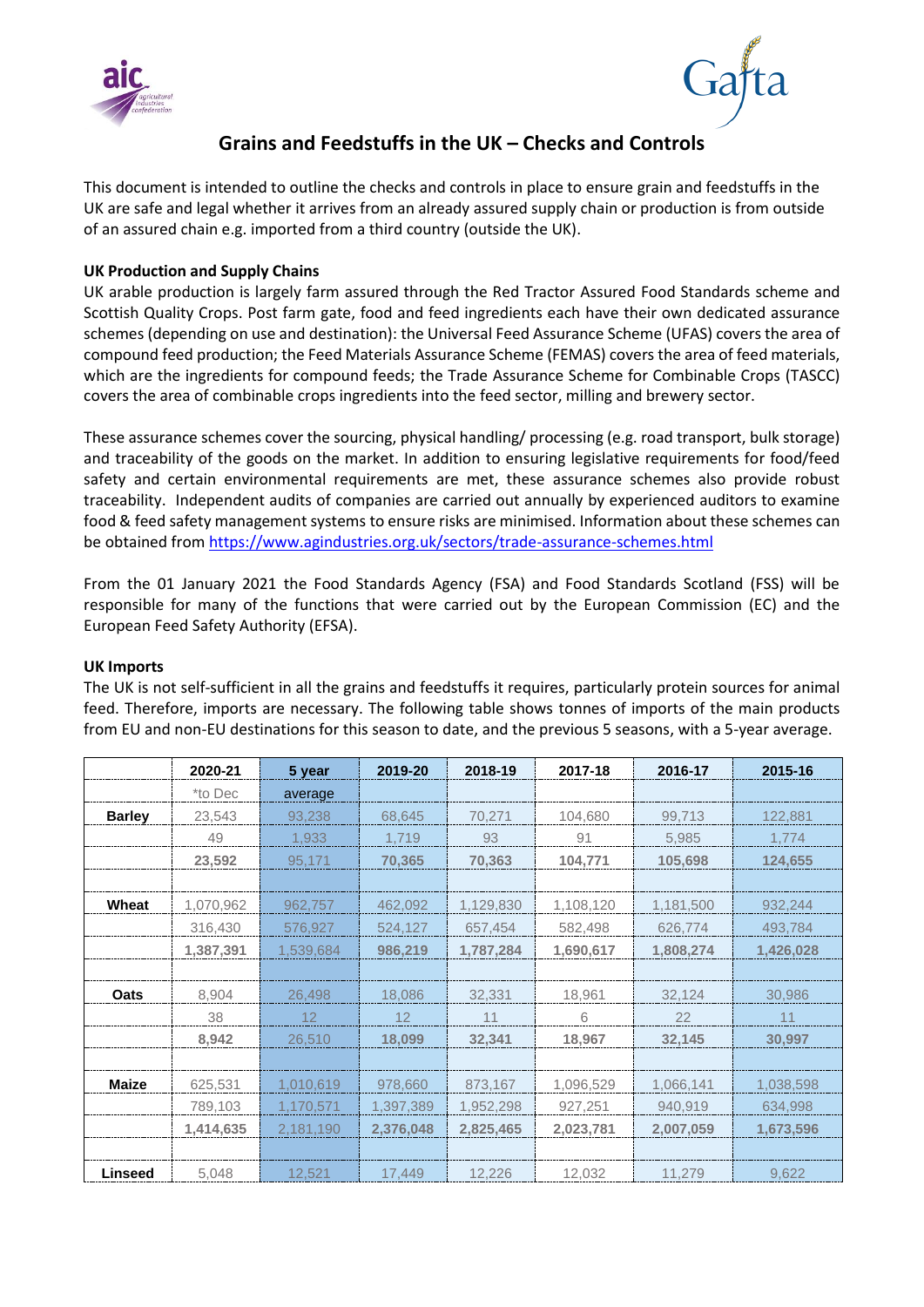



|          | 706       | 1.019     | 1.048     | 887       | 924       | 1.384     | 853       |  |  |
|----------|-----------|-----------|-----------|-----------|-----------|-----------|-----------|--|--|
|          | 5,754     | 13,541    | 18,497    | 13,113    | 12.956    | 12,662    | 10,475    |  |  |
|          |           |           |           |           |           |           |           |  |  |
| Soybean  | 239,293   | 473,569   | 616,992   | 439.869   | 305.587   | 423,437   | 581,960   |  |  |
| meal     | 816,302   | 1,607,391 | 1,611,635 | 1,575,884 | 1,565,366 | 1,622,760 | 1,661,312 |  |  |
|          | 1,055,595 | 2,080,960 | 2,228,626 | 2,015,753 | 1,870,953 | 2,046,196 | 2,243,272 |  |  |
|          |           |           |           |           |           |           |           |  |  |
| Soybean  | 13,008    | 20,796    | 31.705    | 26,402    | 15,014    | 13,899    | 16,961    |  |  |
|          | 450,650   | 698,627   | 641.183   | 701.871   | 718.647   | 765.284   | 666.152   |  |  |
|          | 463,658   | 719,423   | 672.888   | 728,273   | 733.661   | 779,182   | 683,113   |  |  |
|          |           |           |           |           |           |           |           |  |  |
| Rapeseed | 66.915    | 173.334   | 273.078   | 204.924   | 219.934   | 111.504   | 57.231    |  |  |
|          | 253.377   | 48.558    | 121.190   | 15        | 10        | 121,549   | 24        |  |  |
|          | 320,292   | 221,892   | 394.268   | 204,939   | 219,944   | 233,054   | 57,255    |  |  |
|          |           |           |           |           |           |           |           |  |  |

Source: AHDB

## **Importing to the UK**

Merchants who are importing grains or feed into the UK are obliged to comply with the General Food Law Regulation (EC178/2002)<sup>1</sup> which states that:

#### Article 14

- i. Food shall not be placed on the market if it is unsafe
- ii. Food shall be deemed unsafe if it is considered to be:
	- a. Injurious to health
	- b. Unfit for human consumption

## Article 15

- i. Feed shall not be placed on the market or fed to any food-producing animal if it is unsafe
- ii. Feed shall be deemed unsafe for its intended use if it is considered to:
	- a. Have an adverse effect on human or animal health
	- b. Make food derived from food-producing animals unsafe for human consumption

Under mutual recognition agreements between the TASCC scheme and equivalent European assurance schemes, grain and feed imported from an approved supplier by a TASCC assured merchant is considered to comply with this regulation. The organisations with which TASCC has mutual recognition agreements can be seen here: <https://www.agindustries.org.uk/sectors/trade-assurance-schemes/overseas.html>

## **Gatekeeper Protocols**

When a merchant needs to purchase grain or feed materials from outside a trade assured supply chain, gatekeeper protocols apply. The purchasing merchant, or 'gatekeeper' takes responsibility for the safety of the product(s) brought into the assured chain.

Gatekeeper protocols are included in the assurance schemes GMP+ and EFISC-GTP (global assurance schemes), one or both of which importing UK merchants are certified to, thus enabling imports into a TASCC

<sup>&</sup>lt;sup>1</sup> In England, [The Food Safety and Hygiene \(England\) Regulations 2013](http://www.legislation.gov.uk/uksi/2013/2996/contents/made) provides for the enforcement of certain provisions of retained EU law Regulation (EC) 178/2002 and for the food hygiene legislation.

[The General Food Regulations 2004](http://www.legislation.gov.uk/uksi/2004/3279/made) provide the enforcement of certain provisions of retained EU law Regulation (EC) 178/2002. It also amended the Food Safety Act 1990 to bring it in line with retained EU law Regulation (EC) 178/2002.